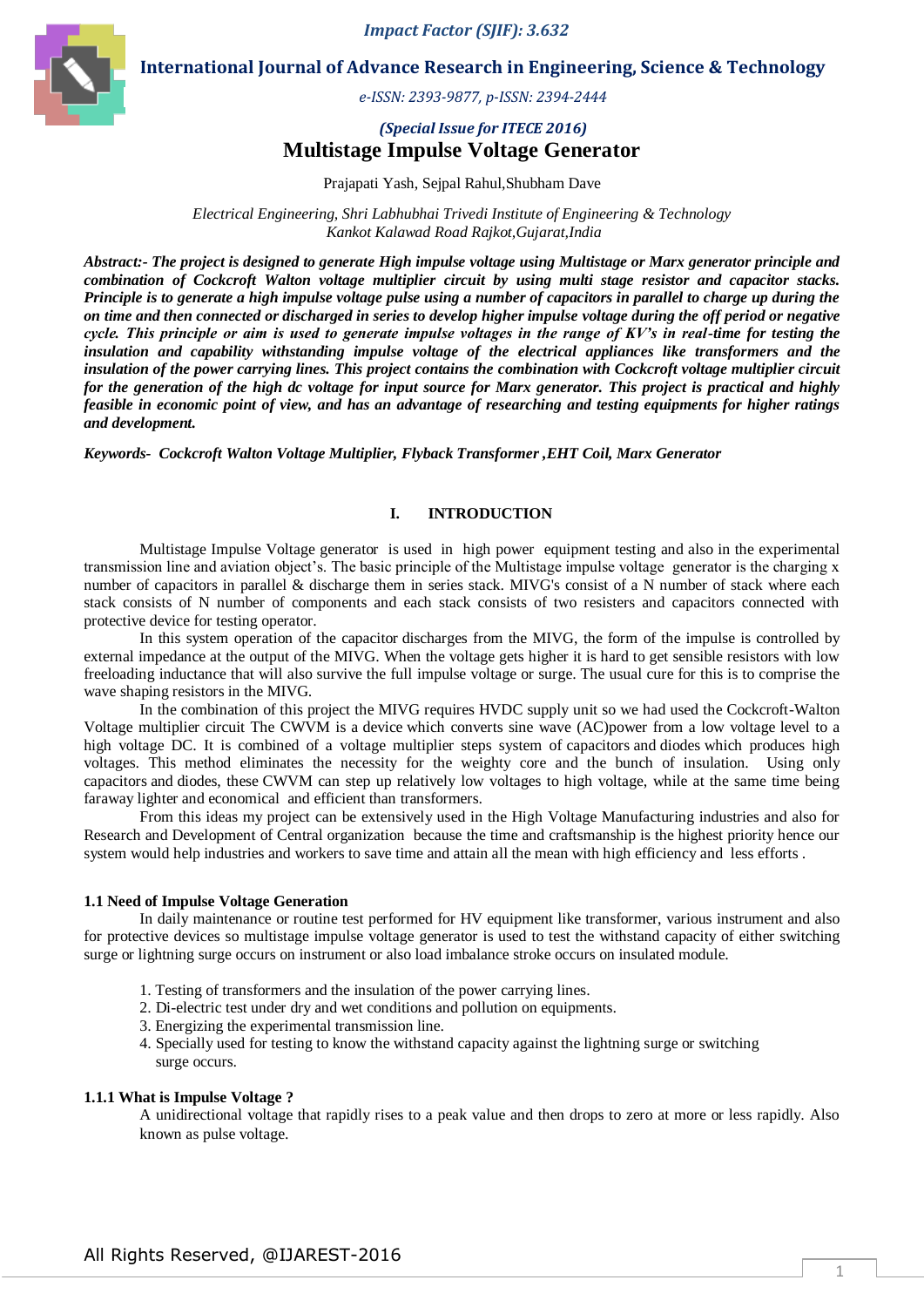## **1.1.2 What is feature of Impulse Voltage Generator ?**

The MIVG can be used in also of the following two modes selected by routine switching: (a) Manual operation. (b) Computer operation.

The physical operation mode allows you to select random test items for the Alternating current, Direct Current, or impulse voltage test from the Manual change over switch to generate the desired set voltage.

The HVDC power supply for charging MIVG can be set linearly by constant current charging in increment of stimulating voltage, providing extremely exact voltage values.

The generator uses compensation circuit, the constant voltage can be stabled without reducing after charging the generator, completed until it is fully discharged.

The generator is provided with a HVDC supply, so that the difference in output remains inside 0.005% even if the load varies from 0 to 100% at an input voltage of 100 VAC [+/-]10%. The DC withstand voltage test can therefore yield extremely accurate reading.

The safety device is provided with an over-current relay, so that it turn off and earths the high voltage circuit instantaneously if the load is short-circuited.

#### **1.1.3 Components of Impulse Voltage Generator ?**

The component is divided in two sections:

Components for Marx Generator:- High Voltage Metal Glazed Resistor. High Voltage Film Capacitor. High Voltage Spark Gaps. Test Specimen. Fuse. Components for Cockcroft Walton Voltage Multiplier:- High Voltage Film Capacitor. Semi-Conductor Diode. Frequency Oscillator. Fuse/Circuit Breaker. High Voltage Spark Gaps.

### **2.1 What is Marx Generator?**

A Marx generator is a simple high impulse voltage generator which has various technical uses, ranging from insulation and lightning safety testing to fusion research. It is based on slow, parallel charging Stack level of capacitors, which are then quickly discharged in series, usually by means of spark-gaps. Due to extraordinary power handling capabilities of spark gaps, Marx generators are able of providing pulses of peak powers along with multimegavolt voltages.

The circuit generates a high-voltage pulse by charging x number of capacitors in parallel, then abruptly discharging them in series. At first, n capacitors(C) are charged in parallel to a voltage V by a high voltage DC power supply through the resistors (RC). The spark gaps used as switches have the voltage V across them, but the gaps have a breakdown voltage greater than V, so they all behave as open circuits while the capacitors charge.

Spark gap isolates the output of the originator from the load without that gap, the load would prevent the capacitors from charging. To create the output pulse, the first spark gap is caused to be triggered then breakdown effectively shorts the gap, placing the first two capacitors in series.

Accordingly, the second gap breaks down to add the third capacitor to the "stack", and the process continues to consecutively break down all of the spark gaps. The last gap connects the output of the series "stack" of capacitors to the load. Ideally, the output voltage will be nV, the number of capacitors times the charging voltage, but in practice the value is less. Note that none of the charging resistors R care subjected to more than the charging voltage even when the capacitors have been erected.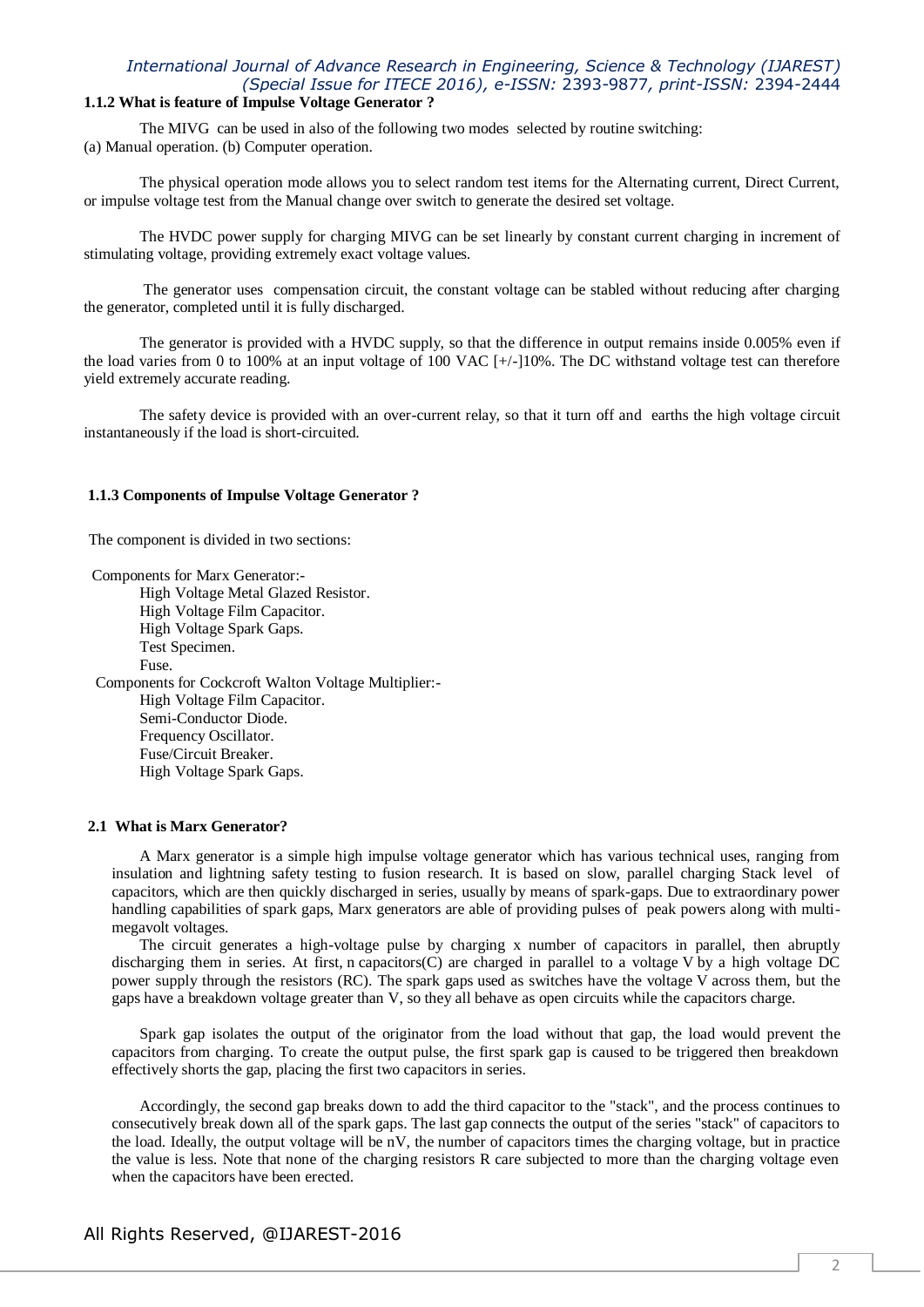#### **2.2 What is Cockcroft Walton Voltage Multiplier?**

The Cockcroft–Walton (CW) generator, or Voltage Doublers is an electric circuit that generates a high DC voltage from a low voltage AC or pulsing DC input.

The CWVM is made up of a voltage multiplier stack or steps network of capacitors and diodes to generate high d.c voltages. Contrasting transformers, this method eliminates the necessity for the more amount of core and the massiveness of insulation required. Using only stack of capacitors and diodes, these voltage multipliers can step-up the low voltages to extremely high dc voltage, while it is being far lighter and cheaper and efficient than transformers.

The wide benefit is that the voltage across each stage of the stack is equal to only double the peak input voltage in a half-wave rectifier. In a full-wave rectifier it is thrice times the input voltage. It has benefit due to comparatively low cost components and it is also easy to insulate. One can also tap the output from any stage, like a multi-tapped transformer.



Circuit Diagram of Cockcroft Walton Voltage Multiplier

When the input voltage Vi reaches its negative peak −Vp, current flows through diode D1 to charge capacitor C1 to a voltage of Vp. When Vi reverses polarity and reaches its positive peak +Vp, so it added to the capacitor (V) to produce a voltage of  $(2Vp)$  on C1s right hand plate. Since D1 is reverse-biased, current flows from C1 through diode D2, charging capacitor C2 to a voltage of 2Vp.When Vi reverses polarity again, current from C2 flows through diode D3, charging capacitor C3 also to a voltage of 2Vp.When Vi reverses polarity again, current from C3 flows through diode D4, charging capacitor C4 also to a voltage of 2Vp. With every transform in input polarity, current flows in the "stack" of capacitors through the diodes, until they are all charged. second instant the rest of capacitors are charged to a voltage of 2Vp, except for C1, which has charged to Vp. The key to the voltage multiplication is that, while the capacitors are charged in parallel, they are connected to the load in series. Since C2 and C4 are in series between the output and ground, the total output voltage (under no-load conditions) is  $Vo = 4Vp$ .

### **2.3 What is Flyback Transformer Unit ?**

The flyback transformer unit is used for controlling the straight movement of the electron light or beam in a (CRT). Flyback transformer is not fed with a signal of the same wave shape as required output current. A suitable side effect of such a transformer is the substantial energy that is available in magnetic circuit.

EHT coil can be designed with extra windings used to provide power operate other parts of the equipment. For operational very high voltages are easily obtained using few turns of winding is rectified and can provide the high voltage acceleration. EHT coil can be used for many applications such as transformer to produce high voltages and just use the device as, a efficient means of producing a wide range of lower voltages using a transformer much smaller.

The transformer can be equipped with extra windings to generate high voltage pulse induced in EHT coil when the magnetic field induced as the input switch is turned off.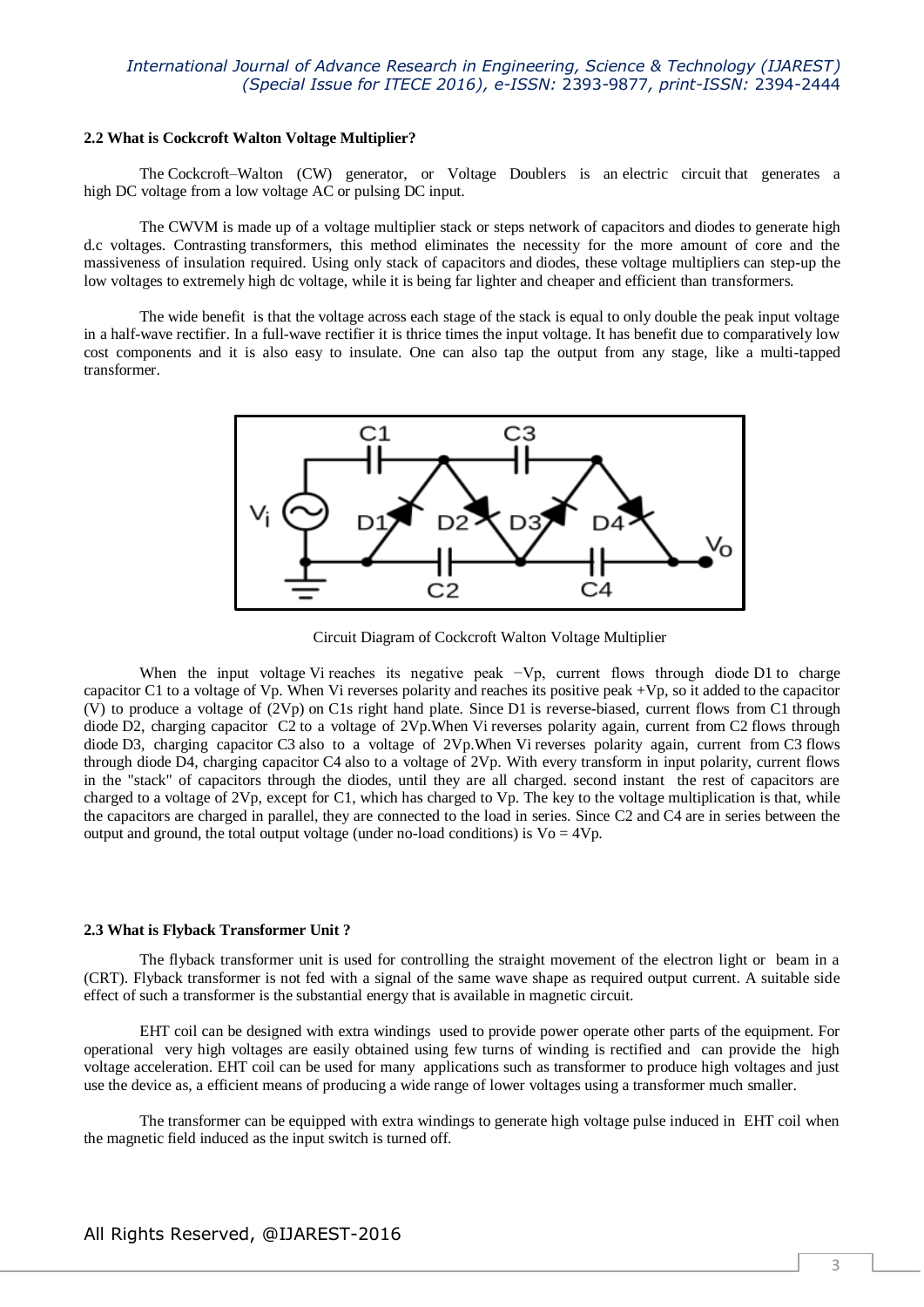There is significant energy stored in the magnetic field and coupling it out via extra windings helps it to disintegrate quickly, and avoids the voltage flash over .

The high voltage stokes or pulses from the flyback transformer windings is converted to D.C by half wave rectifier. There is no point in using a full wave design as there are no corresponding pulses of opposite polarity.

In the operating condition switch is turned off, the current in the primary winding becomes zero. The energy stored in magnetic core is induced in the secondary as the magnetic field in the core collapses.

The voltage in the output winding rises very quickly (usually less than a micro-second) until it is limited by the load conditions. Once the voltage reaches such level as to allow the secondary current to flow, then the current in the secondary winding begins to flow in the form of a descending ramp.

The operating cycle can be repeated if the secondary winding current is allowed to discharge completely to zero (no energy stored in the core) then it is said that the transformer works in discontinuous mode(DCM).

Some of the energy is always stored in the core or in winding(and the current waveforms look trapezoidal rather than triangular) then this is continuous mode (CCM). This terminology is used especially in power supply transformers.



#### **EHT COIL (FLY-BACK TRANSFORMER OUTPUT WAVEFORM)**

### **2.4 Block Diagram:-**